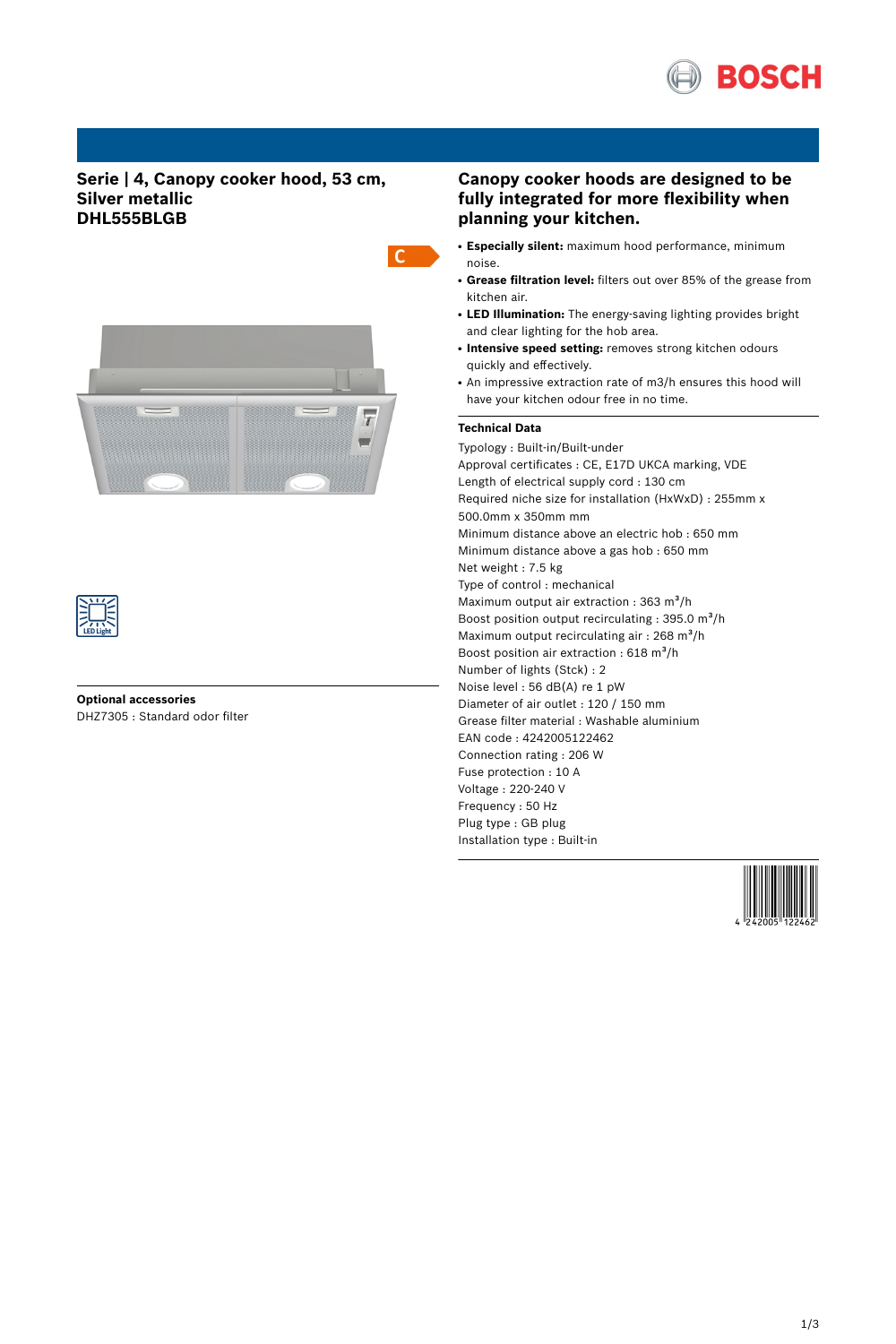

**Serie | 4, Canopy cooker hood, 53 cm, Silver metallic DHL555BLGB**

## **Optional accessories**

- Recirculating kit DHZ7305
- *\* In accordance with the EU-Regulation No 65/2014*

**Canopy cooker hoods are designed to be fully integrated for more flexibility when planning your kitchen.**

#### **Key performance features:**

- Energy Efficiency Class: <sup>C</sup> (at <sup>a</sup> range of energy efficiency classes from A+++ to D)
- Extraction rate exhaust air according to EN 61591: max. normal use362 m $3/h$ , intensive 618 m $3/h$
- Noise max. Normal Level: Noise, max. speed in normal us: <sup>56</sup> dB dB\*

## **Features**

- Slider switch control for extractor speeds and light
- <sup>3</sup> power levels & intensive setting
- Twin motor
- <sup>2</sup> <sup>x</sup> LED spot 2.15W (low volt)
- Colour Temperature: <sup>3500</sup> <sup>K</sup>
- <sup>2</sup> removable metal grease filter cassettes

#### **Design**

- For installation under an overhead canopy kitchen unit
- Canopy hood
- Slider switch control
- Mechanical

### **Performance/technical information**

- Suitable for ducted or recirculating operation
- For recirculated extraction charcoal filter (accessory) needed
- Max. extraction rate: <sup>618</sup> m3/h
- Noise level according to EN 60704-3 and EN 60704-2-13 exhaust air: Max. normal use:56dB(A) re 1 pW Intensive:68 dB(A) re 1 pW
- Power rating: <sup>206</sup> <sup>W</sup>
- Light Intensity: <sup>438</sup> lux
- Electrical cable length 1.3 <sup>m</sup>
- Diameter pipe <sup>Ø</sup> <sup>150</sup> mm (Ø <sup>120</sup> mm enclosed)
- Dimensions exhaust air (HxWxD): 255-255 <sup>x</sup> <sup>530</sup> <sup>x</sup> <sup>380</sup> mm
- Dimensions recirculating (HxWxD): 255-255 <sup>x</sup> <sup>530</sup> <sup>x</sup> <sup>380</sup> mm
- Built-in dimensions (HxWxD): 255 x 500 x 350 mm
- Blower Efficiency Class: D\*
- Lighting Efficiency Class: A\*
- Grease Filtering Efficiency Class: B\*
- Average Energy Consumption: 79.8 kWh/year\*